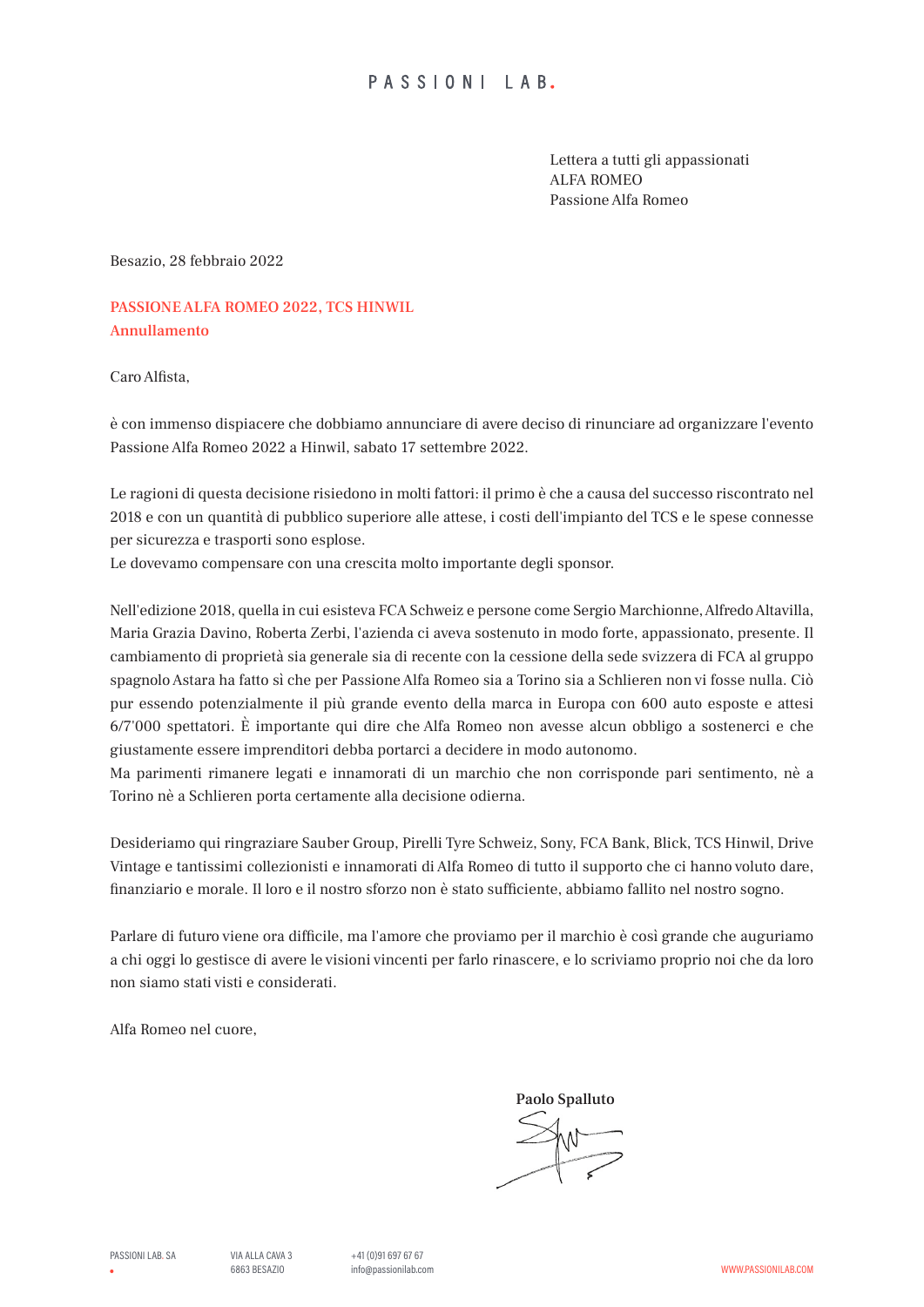Letter to All ALFA ROMEO Fans Passione Alfa Romeo

Besazio, February 28th 2022

PASSIONE ALFA ROMEO 2022, TCS HINWIL Cancellation

Dear "Alfista",

I am very sorry to inform you that we have decided to give up organizing the event Passione Alfa Romeo 2022 in Hinwil, scheduled for Saturday, September 17th 2022.

The reasons behind this decision lie in several factors: first, the success met in the previous edition of the event, in 2018, with a public participation higher than expected, determined an explosion in the costs of the TCS structure and in the spending connected with security and transports. We should have had to compensate them with a major growth of our sponsors.

In the 2018 edition, the one with FCA Schweiz and people such as Sergio Marchionne, Alfredo Altavilla, Maria Grazia Davino, Roberta Zerbi, the company had strongly supported us, with a an enthusiastic presence. The change in ownership, on a general and on a more recent level – with the transfer of the Swiss FCA branch to the Spanish group Astara – resulted in the absence of Passione Alfa Romeo both in Turin and in Schlieren. Thus despite being, potentially, the European biggest event for the brand with 600 cars exhibited and with an expected attendance of 6,000-7,000 visitors. In this regard, it is important to say that Alfa Romeo had no obligation to support us; and, to us, making business rightly means to make independent decisions.

However, when you have a special connection with a brand that doesn't reciprocate your feeling, both in Turin and in Schlieren, you certainly have to come to the present resolution.

We want to thank Sauber Group, Pirelli Tyre Schweiz, Sony, FCA Bank, Blick, TCS Hinwil, Drive Vintage and the numerous Alfa Romeo collectors and enthusiasts for the support – both moral and financial – they gave us. Our combined efforts were not enough, our dream failed.

Plans about the future are now difficult to make, but our love for this brand is so big that we wish successful views to revive it to the present management. And this comes truly from us, who they did not see and consider.

Alfa Romeo in our hearts,

 Paolo Spalluto  $\leq \leq$ 

PASSIONI LAB. SA  $VIA A11 A CAVA 3 +41 (0)91 697 67 67$